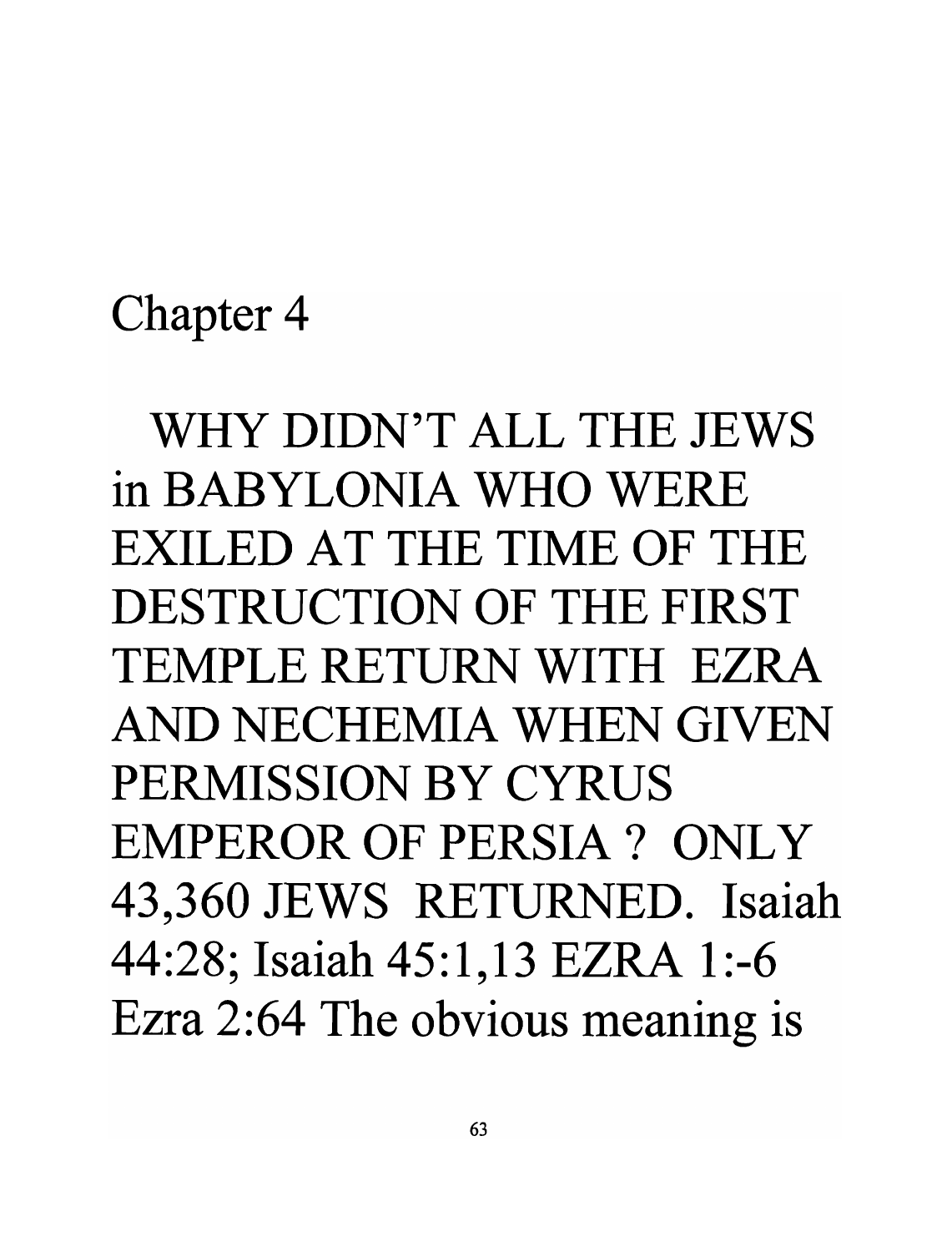that only 42,360 Jews made aliya at the time of Ezra. However Rashi Ibid states that 30,000 Jews from the tribes if Judea and Benjamin made aliya. Plus 13,000 Jews from the other ten tribes came.

Response

The Jews did not want to put all their eggs in one basket.

This was Divine Providence . Jews were too weak to establish an independent Jewish State that could accommodate all the Jews. They would have to wait until Messiah comes.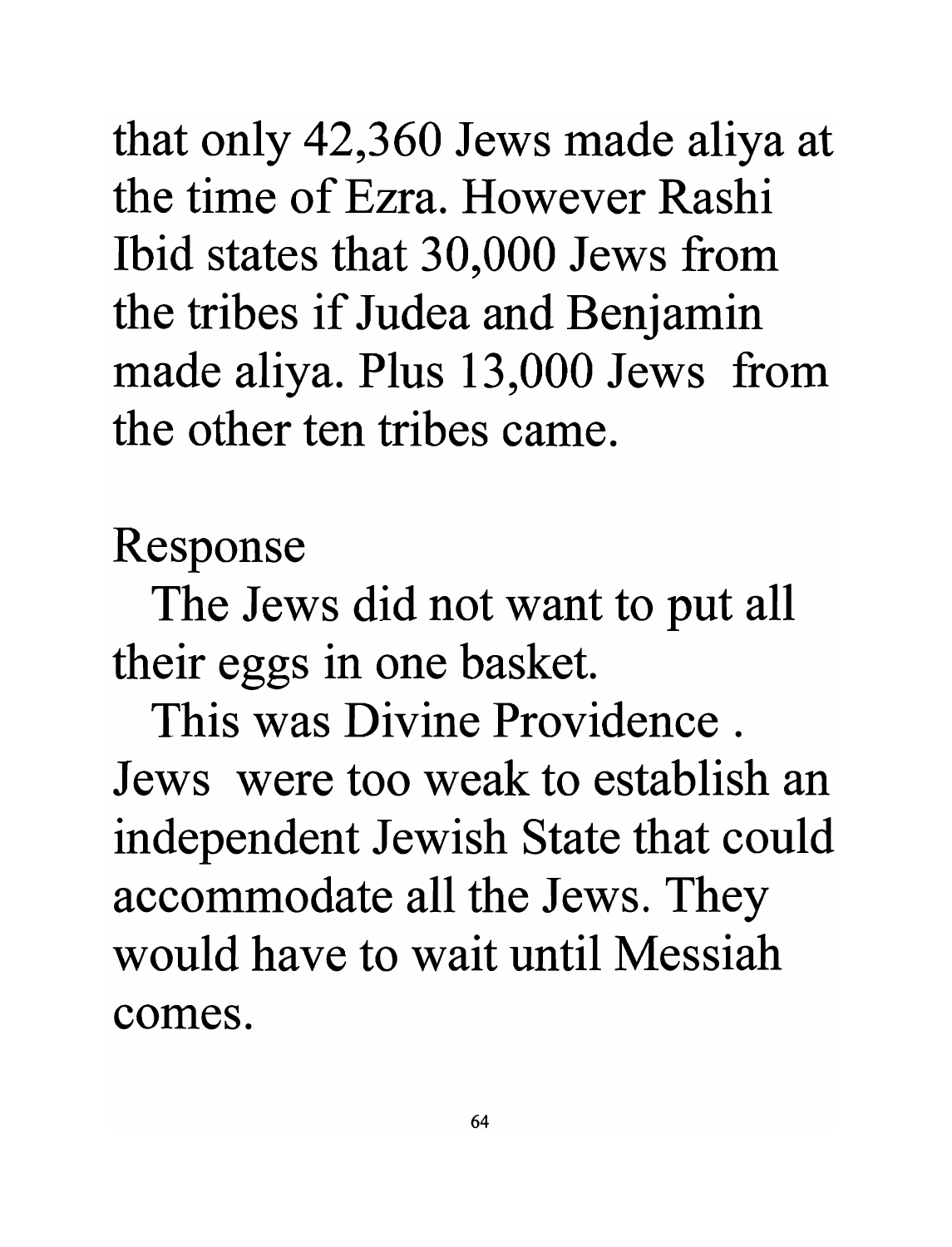Of course the Jews who came started to build the holy Temple with the permission of Cyrus. The building was iterrupted because of protests of the Samaritans who were rebuffed by the Jews in participating in a joint effort to build the Temple. The Samaritans had a belief in God plus they also believed that God ha a Son who also was a God . They believed in Shutfos the Middle Eastern Mystery religions at we described earlier.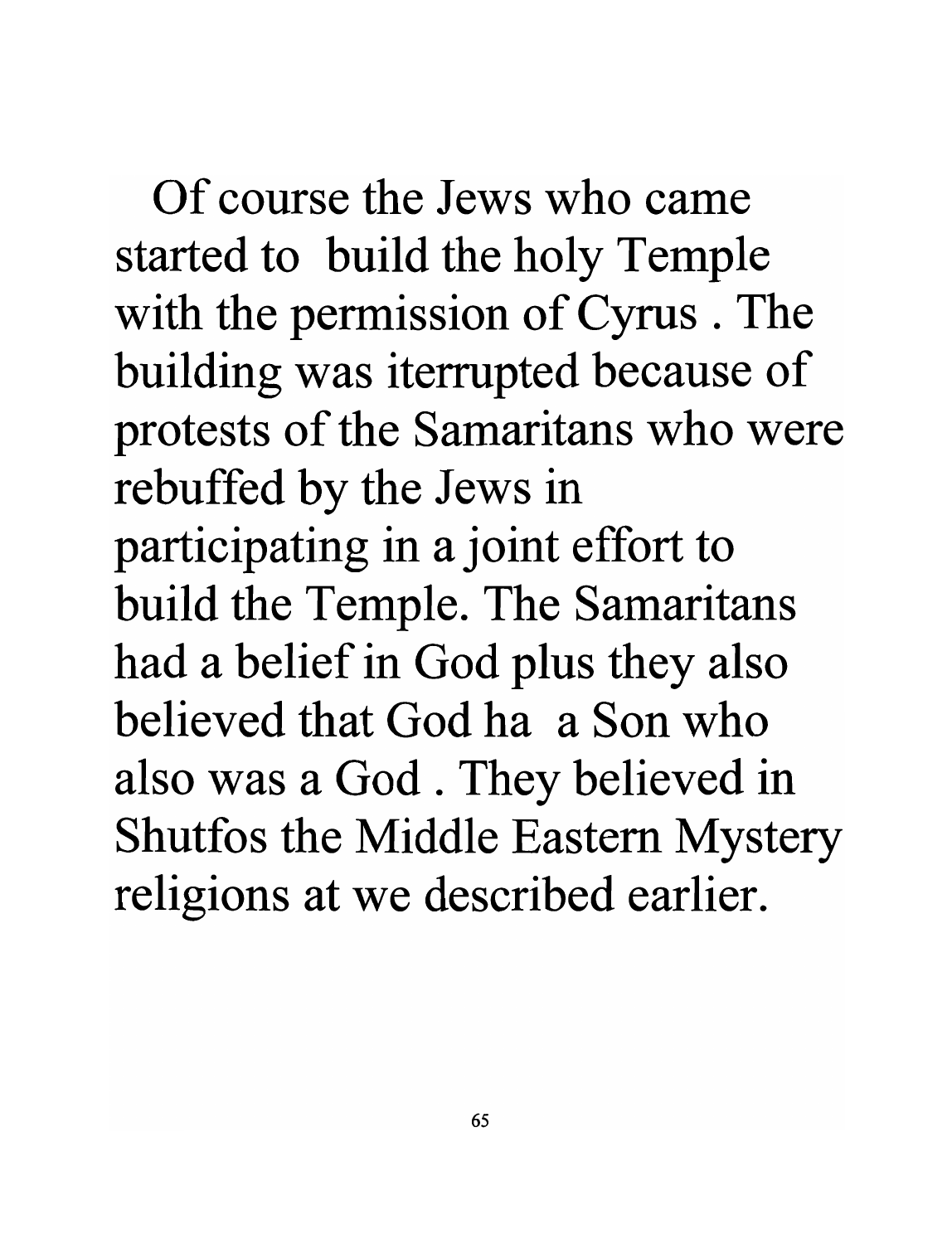Following the reign of Emperor Koresh or Cyrus Emperor Achasvarus did not restore permission for the Jews to build the Temple. Not until Emperor Darius the son of Queen Esther and Achasvarus were the Jews granted permission to complete the Temple. Darius provided financing for the completion of the Temple. In addition he authorized and financed the building of a a wall to surround Jerusalem to protect the residents against attack. He also authorized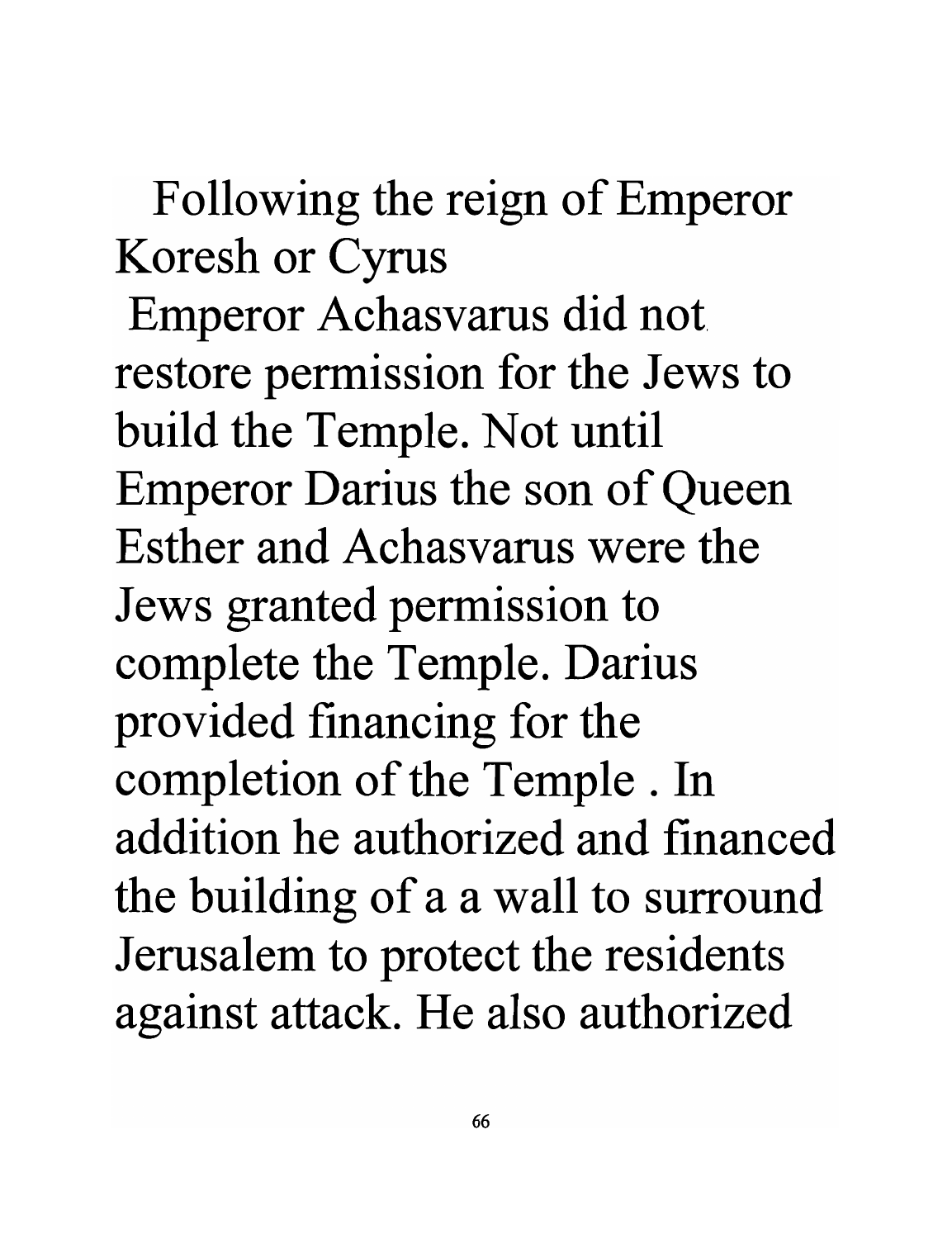and financed ,as well as, all Temple expenses for the running and maintenance of the Temple -costs of the animals brought as sacrifices and stipends for the priests and levites.

The Jews in Judea became a protectorate of Persia.

The Greeks defeated Persia and imposed its rule and religion on the Jews. The Jews led by the Macabees resisted fought and after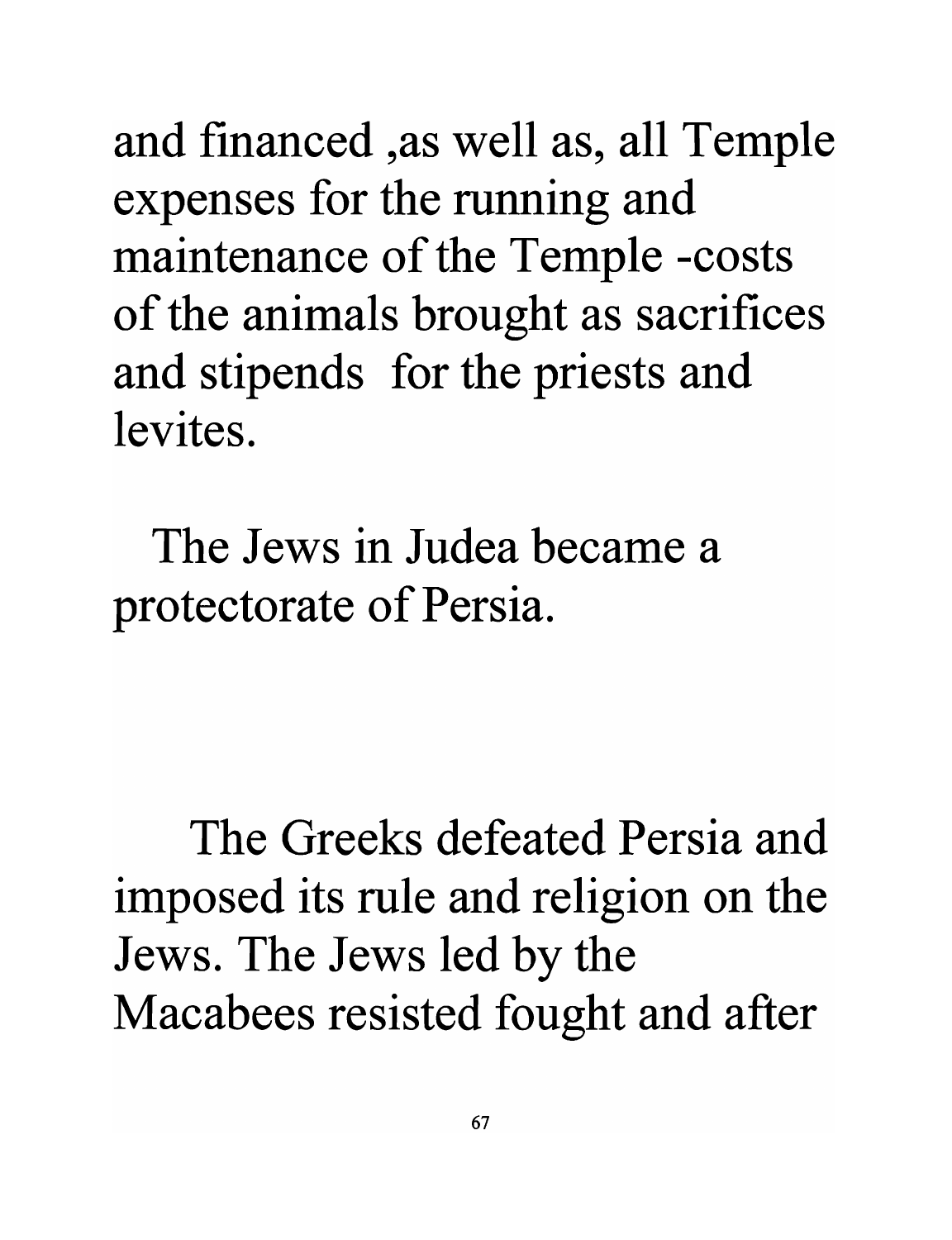many years defeated the Greeks and established an independent Commonwealth led by the Priests .

Many years later after infighting by two rival brothers Rome in 64 BCE was invited by one of the warring parties.

Now Judea became a protectorate of Rome. Rome imposed its rule upon the Jews. In 70 ACE the Jews revolted. The revolt was crushed and the Temple was burned. In 130 ACE the Jews again revolted led by Bar Kochbo and supported by Rav Akiva and other Rabbis of the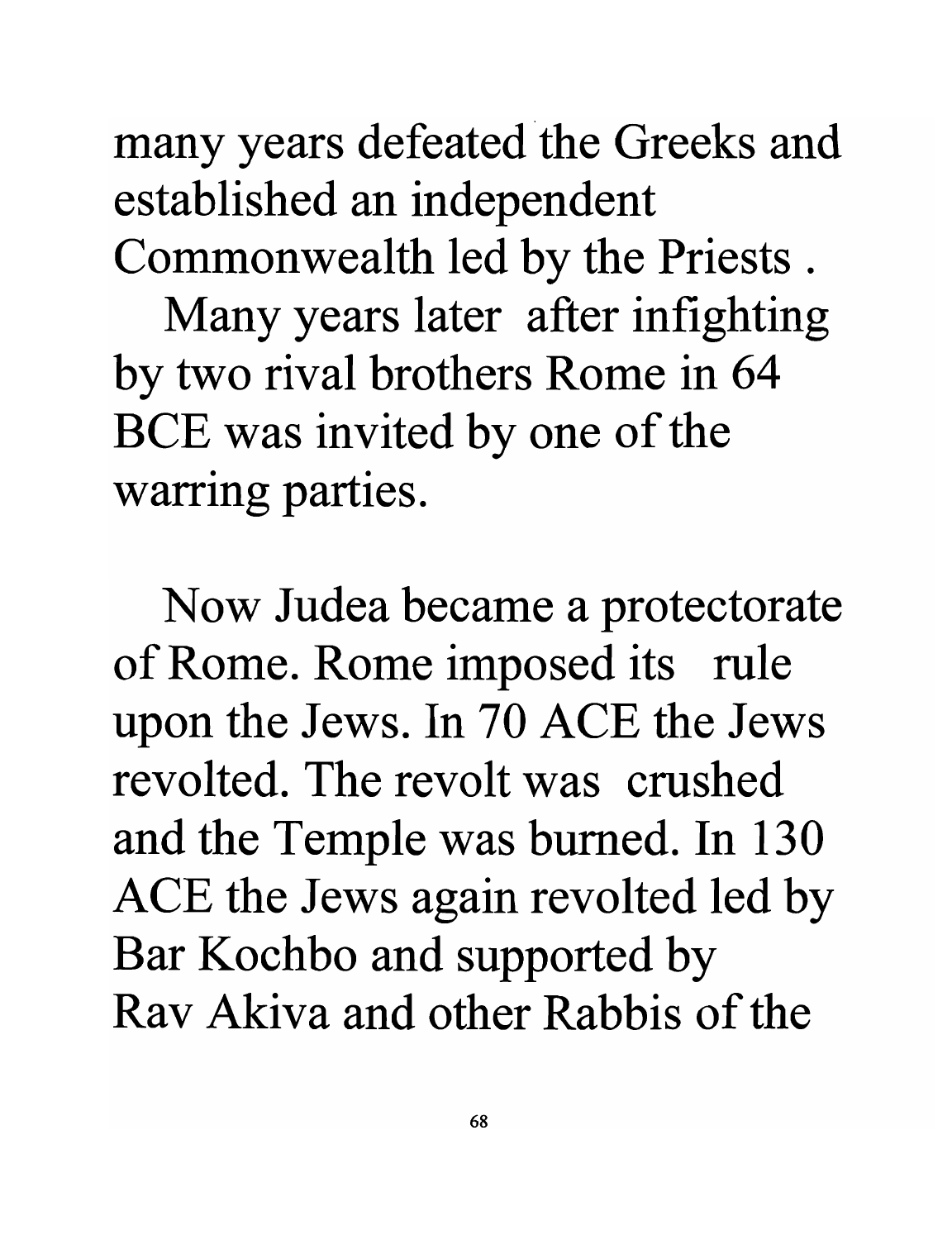Talmud who thought Bar Kochbo was the Messiah. Again the Jews were crushed. Rome killed one million Jews in the two rebellions. Rav Akiva and nine other Rabbis who supported the rebellion were killed by having their skin tom out or were burned alive. Hundreds of thousands of the rebels were crucified or used as gladiators or sold int slavery.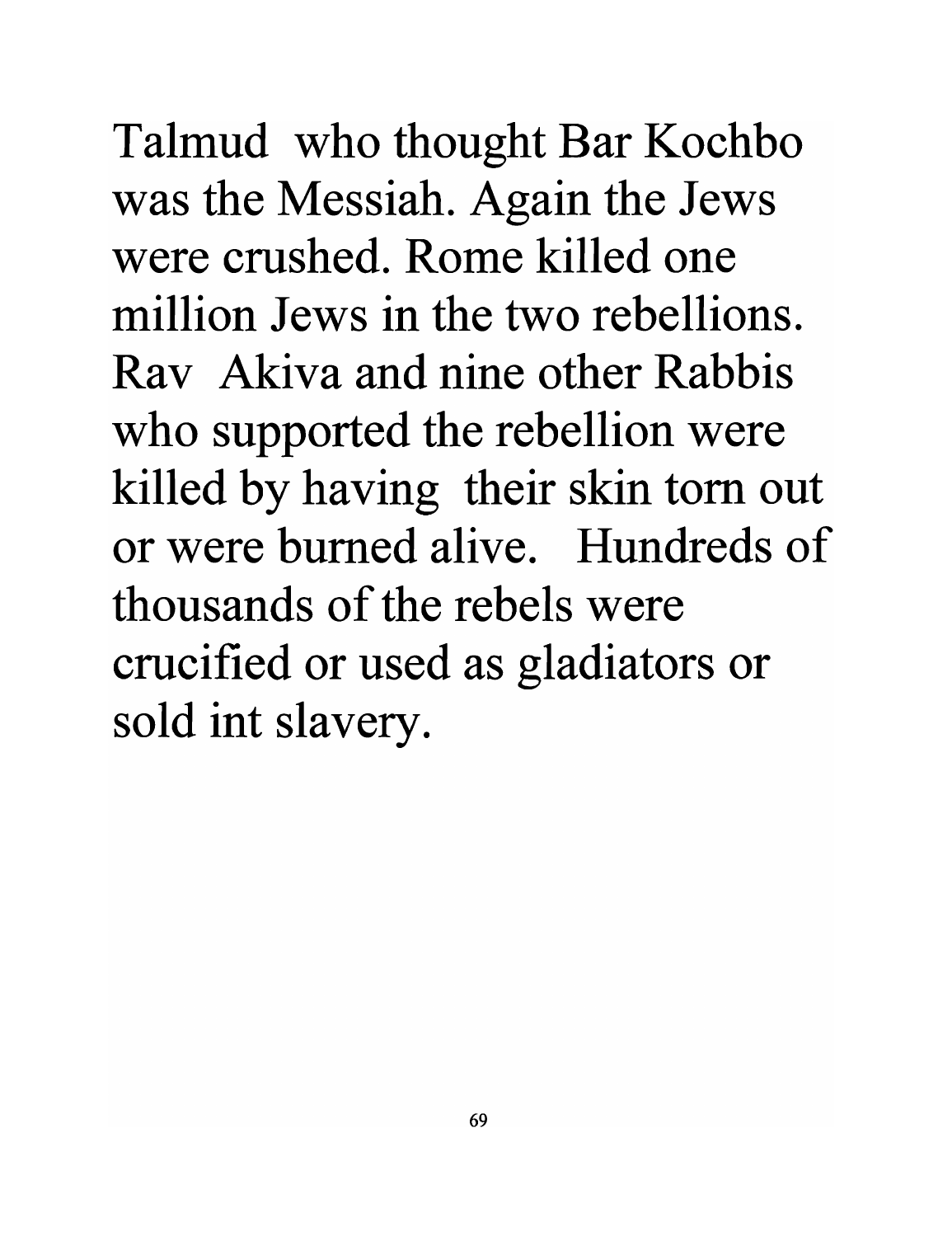All the other Jews were exiled, although many Jews remained in Judea for the last two thousand years.

After this tragedy Jews were dispersed all over the world for their own survival .

Who messiah is remains a mystery. Rambam Melochim 11:1, 2 states that only when Jews will be returned to Israel an independent Jewish state will be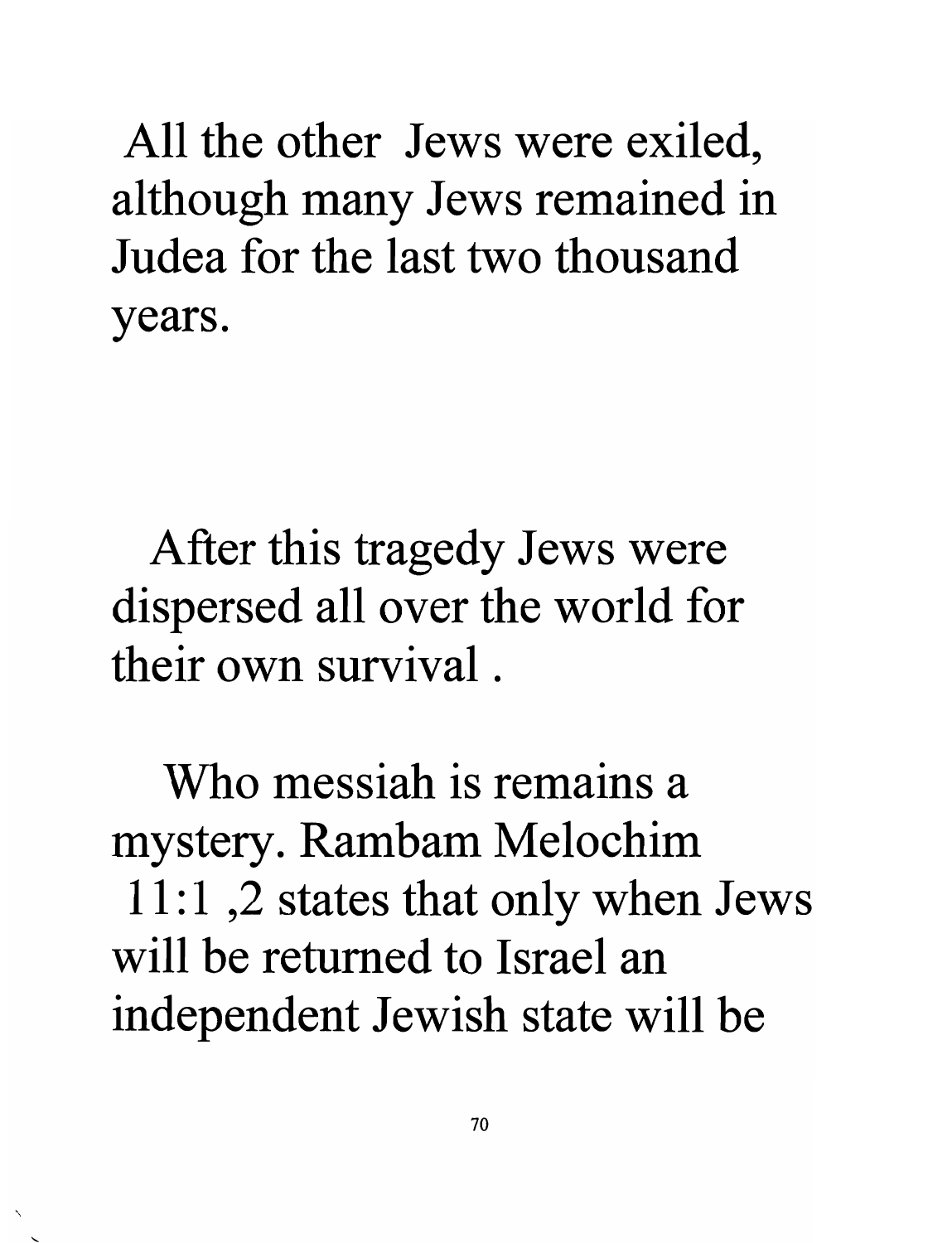established and this state will survive will one know that this is the era of the Messiah. No Biblical writing or traditions in the Talmud or Medroshim exists that clearly spell out the coming of the Messiah. Only when these historical events will unfold will one know.

## In the mean time they were living thanks to the good graces of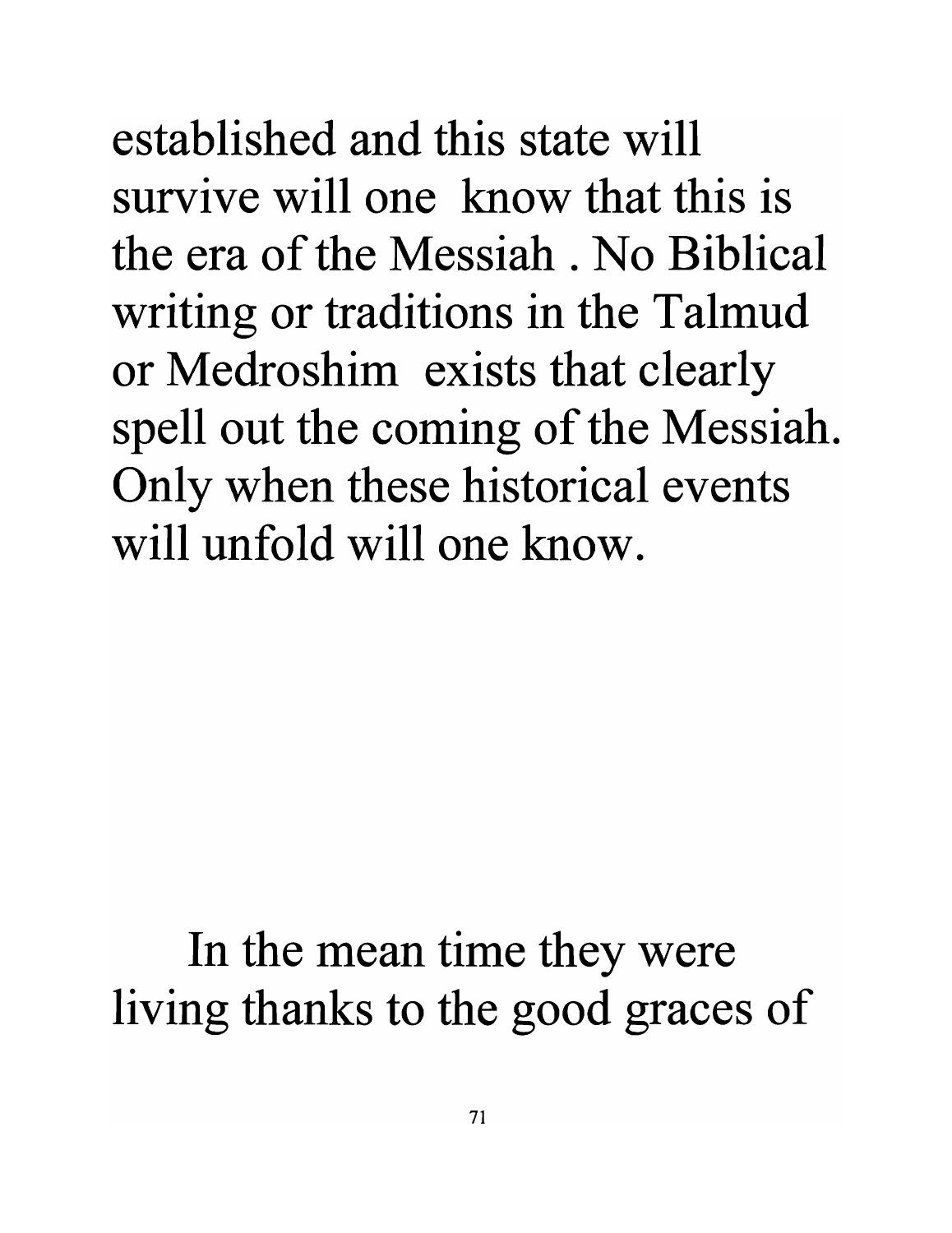their host countries. They were not sure what the morrow would bring. As it is stated in the Bible Exodus 1 and a new king arose in Egypt who did not remember or was not interested in continuing the policies of the old King regarding the children of Israel. Instead of granting the Jews citizenship and equal rights he turned them into slaves.

Jews if they were to survive would have to be dispersed all over the world. If one nation would

 $\checkmark$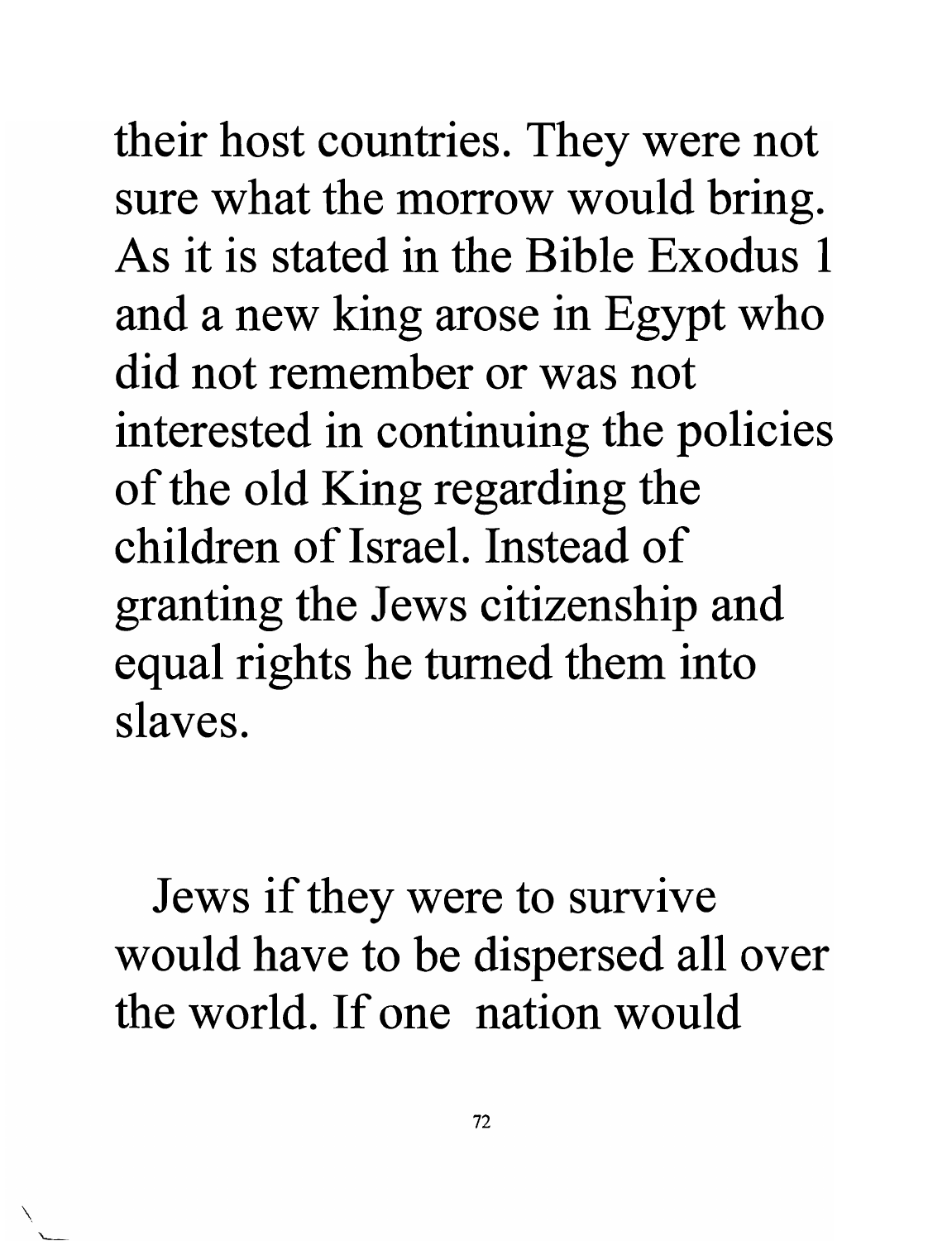persecute them they could find refuge in an other nation. What would keep the Jews together was the study and practice of the Trah. The Oral Torah was transcribed abd the Mishne Tosephta Beraisus and Gemorah were written from 100 ACE - 400 ACE

The practice of a common religion even though some customs are different in various locations kept the Jews together. This strategy enabled the Jewish people to survive for 2000 years.